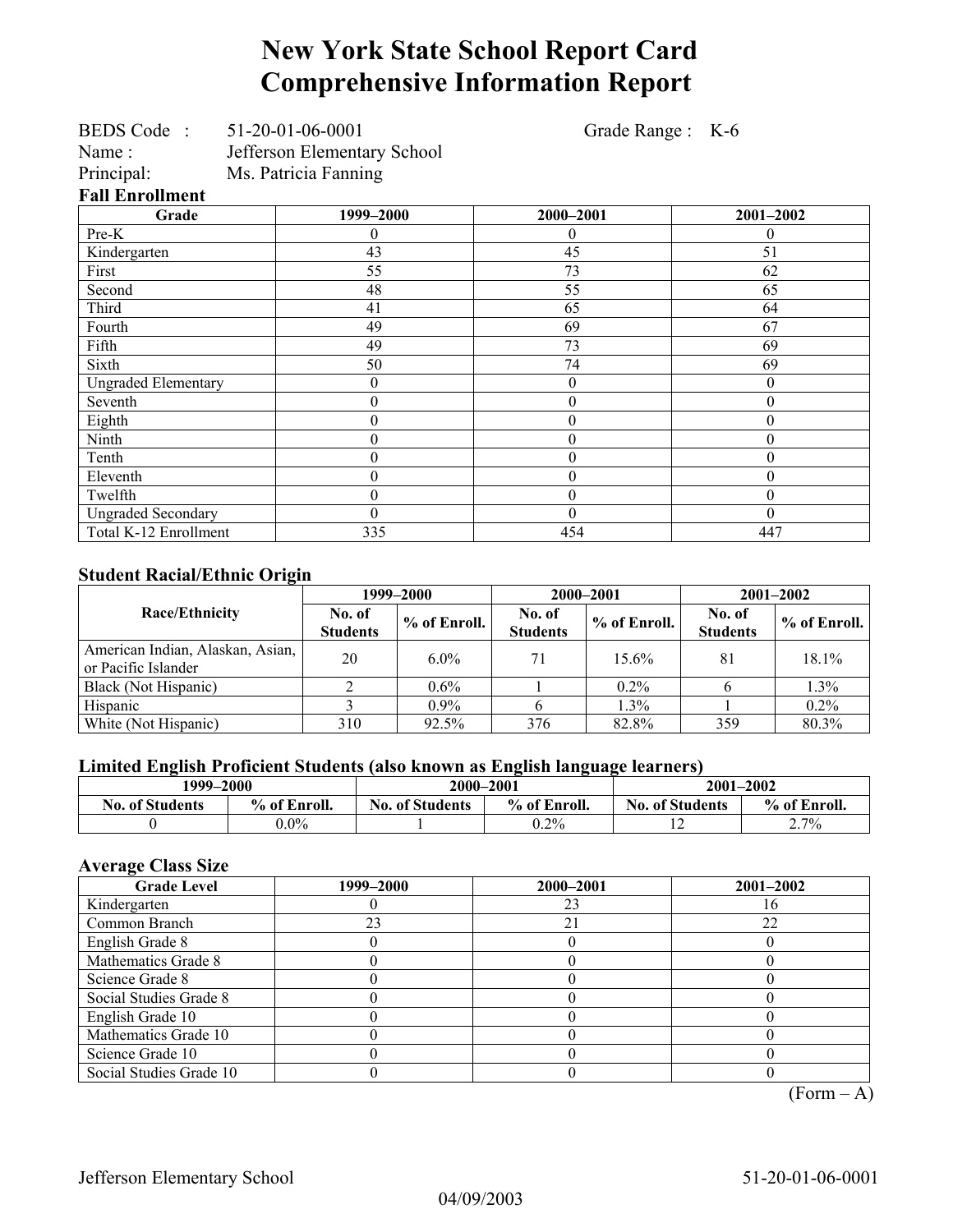#### **District Need to Resource Capacity Category**

| <b>N/RC Category</b> | <b>Description</b>                                                     |
|----------------------|------------------------------------------------------------------------|
|                      | This is a rural school district with high student needs in relation to |
|                      | district resource capacity.                                            |

#### **Similar School Group and Description**

| <b>Similar School Group</b> | <b>Description</b>                                                       |
|-----------------------------|--------------------------------------------------------------------------|
|                             | All schools in this group are elementary level schools in rural school   |
|                             | districts with high student needs in relation to district resources. The |
|                             | schools in this group are in the higher range of student needs for       |
|                             | elementary level schools in these districts.                             |

All schools within the same N/RC category are divided into three similar school groups defined by the percentage of students in the school who are eligible for the free-lunch program and/or who are limited English proficient (also known as English language learners).

#### **Attendance and Suspension**

|                               | 1998–1999       |         | 1999–2000       |         | 2000-2001       |         |
|-------------------------------|-----------------|---------|-----------------|---------|-----------------|---------|
|                               | No. of          | $%$ of  | No. of          | $%$ of  | No. of          | $%$ of  |
|                               | <b>Students</b> | Enroll. | <b>Students</b> | Enroll. | <b>Students</b> | Enroll. |
| <b>Annual Attendance Rate</b> |                 | 96.0%   |                 | 96.0%   |                 | 96.0%   |
| <b>Student Suspensions</b>    |                 | $0.3\%$ |                 | 2.7%    |                 | . . 5%  |

### **Student Socioeconomic and Stability Indicators (Percent of Enrollment)**

|                          | 1999–2000   | 2000-2001   | $2001 - 2002$ |
|--------------------------|-------------|-------------|---------------|
| <b>Free Lunch</b>        | 55.2%       | 44.1%       | 44.7%         |
| Reduced Lunch            | $1.5\%$     | $10.3\%$    | $12.1\%$      |
| <b>Public Assistance</b> | $51 - 60\%$ | $51 - 60\%$ | $51 - 60\%$   |
| <b>Student Stability</b> | 90%         | 70%         | 90%           |

### **Staff Counts**

| Staff                                 | $2001 - 2002$ |
|---------------------------------------|---------------|
| <b>Total Teachers</b>                 | 32            |
| <b>Total Other Professional Staff</b> |               |
| <b>Total Paraprofessionals</b>        | NΑ            |
| Teaching out of Certification*        |               |
| Teachers with Temporary Licenses      |               |

\*Teaching out of certification more than on an incidental basis. Teachers with temporary licenses are also counted as teaching out of certification.

 $(Form - B)$